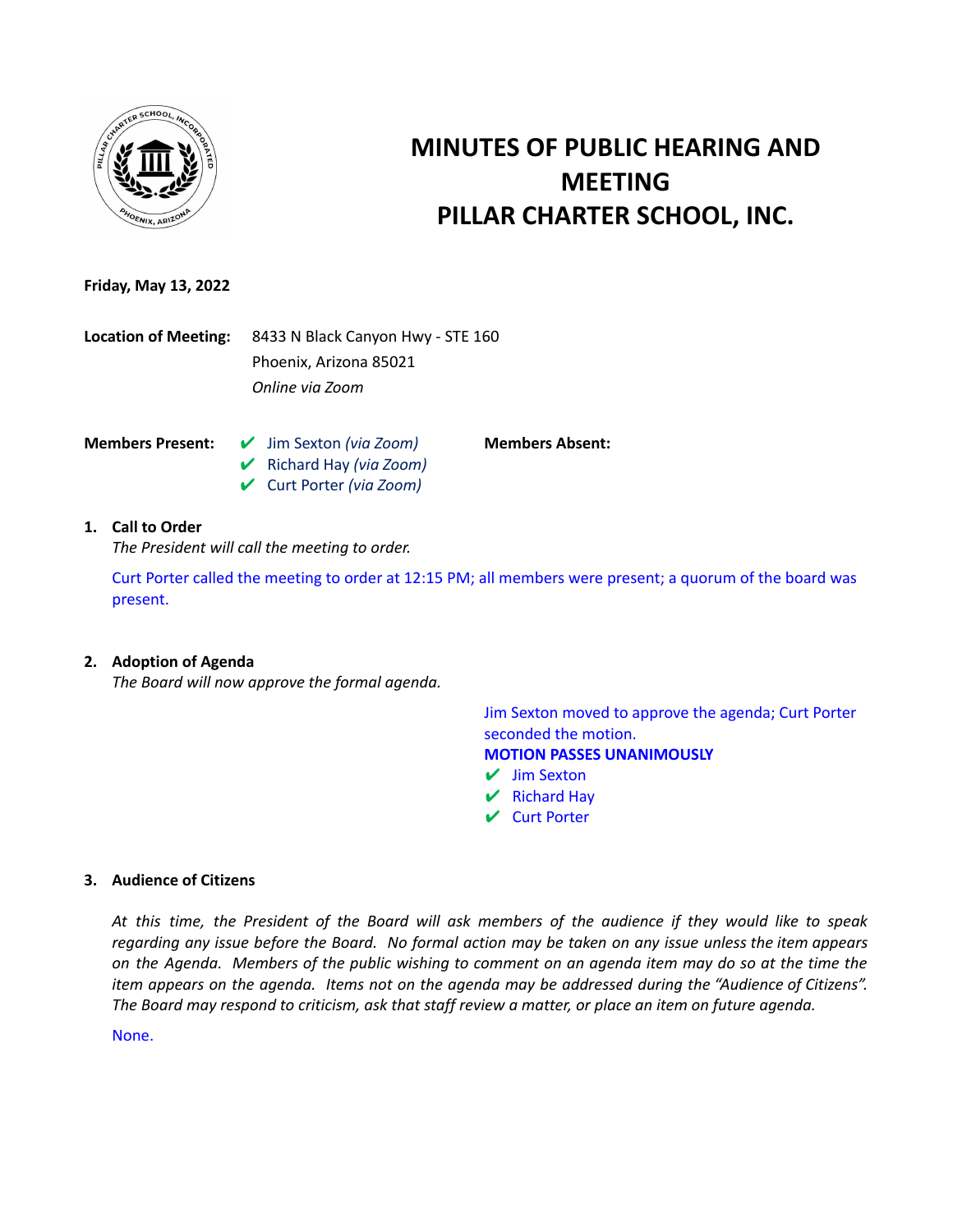#### **4. Executive Session**

A.R.S. § 38-431.03 permits an executive session or closed meeting to be held for discussion and consideration of any of seven particular subjects. A majority of the members of the Governing Board must vote to convene an executive session during a public meeting held prior to the executive session. The general public is properly excluded from such a session. Only those individuals necessary to the conduct of such a meeting may be present. All matters discussed in an executive session must be kept confidential by those attending. No vote may be taken during an executive session. Any final action on an item discussed in an executive session must *be taken during a public meeting. A.R.S. § 38-431.03.*

*The purposes for which an executive session discussion may be held are the following:*

- A. *Personnel matters involving a specific individual.*
- B. *Confidential records.*
- C. *Student discipline matters.*
- D. *Legal advice provided by the public body's attorney.*
- E. *Discussion of pending or contemplated litigation with the public body's attorney.*
- F. *Instruction of designated representatives concerning negotiations with employee organizations.*
- G. *International and interstate negotiations and negotiations by a city or town with a tribal council.*
- H. *Instruction of designated representatives concerning negotiations for the purchase of real property.*

None.

# **5. Discussion and Possible Approval of the SY 2021/22 Revised Budget #2.**

Curt Porter provided the board with a brief summary of the SY 2021/22 Revised Budget. Mr. POrter discussed the updated revenues vs. expenses and how the school was positioned to meet the ASBCS financial framework accountability dashboard.

Curt Porter moved to approve the SY 2021/22 Revised Budget #2 as presented; Jim Sexton seconded the motion.

# **MOTION PASSES UNANIMOUSLY**

- ✔ Jim Sexton
- $\vee$  Richard Hay
- ✔ Curt Porter

# **6. Discussion Item Only - (NO ACTION): Introduction of Proposed Revision to the School's Staff Paid Sick Leave Policy (GC-2550).**

Richard Hay provided a summary of the proposed revision to the school's staff paid sick leave policy. Mr. Hay informed the board this was merely draft language to "start the discussion" and no action was needed at this meeting. However, Mr. Hay mentioned the current front-loaded sick pay bank, especially for new hires, was a concern. At the board's direction, Mr Hay will draft a proposed revision to the school's sick leave policy for consideration at a future board meeting.

Discussion item only. No board action was necessary.